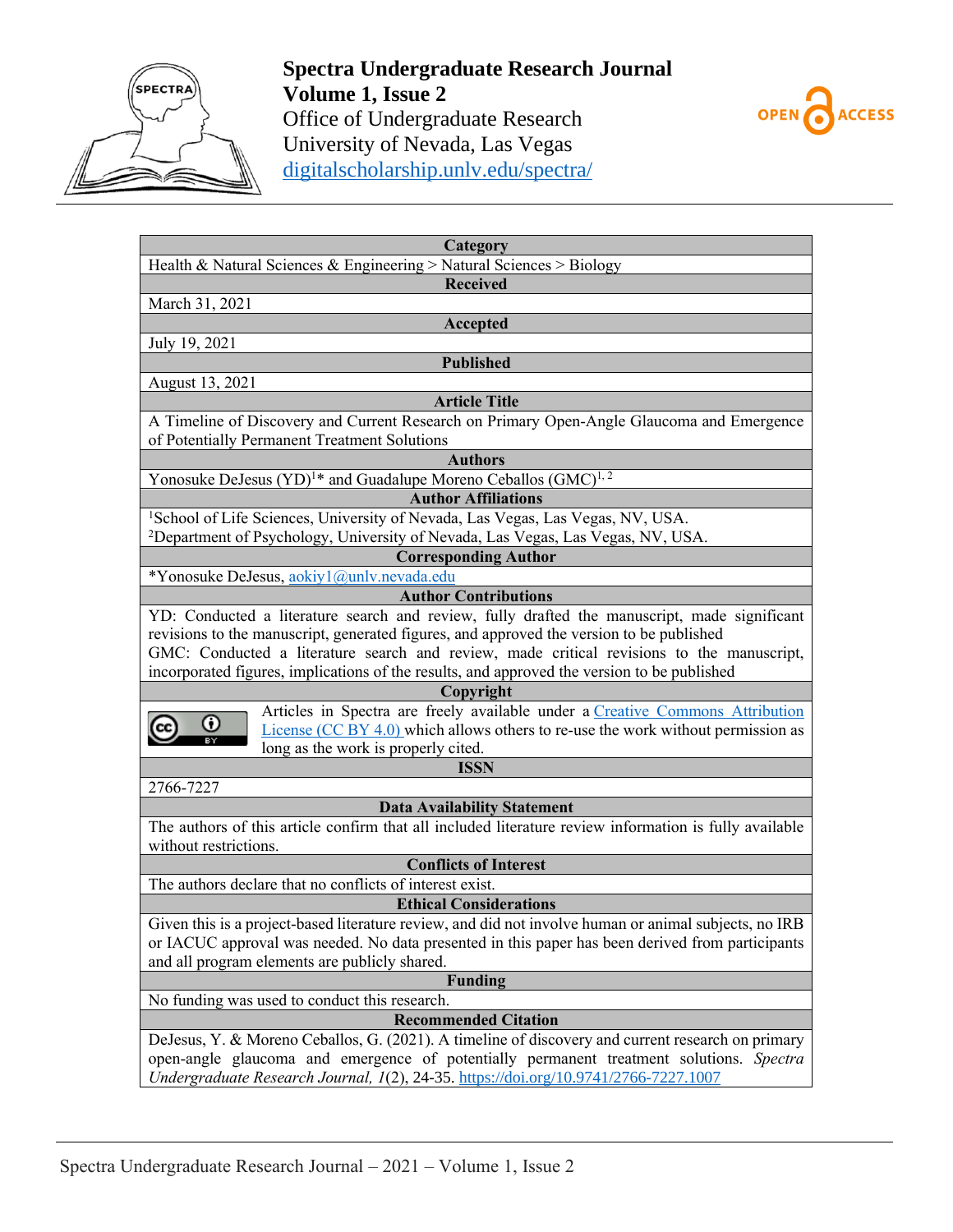



# **A Timeline of Discovery and Current Research on Primary Open-Angle Glaucoma and Emergence of Potentially Permanent Treatment Solutions**

Yonosuke DeJesus<sup>1</sup> and Guadalupe Moreno Ceballos<sup>1, 2</sup>

# **Author Affiliations:**

<sup>1</sup>School of Life Sciences, University of Nevada, Las Vegas, Las Vegas, NV, USA. <sup>2</sup>Department of Psychology, University of Nevada, Las Vegas, Las Vegas, NV, USA.

# **Abstract**

This research examines the timeline of the discovery and research of Primary Open-Angle Glaucoma (POAG). By reviewing the literature on genetic and molecular mechanisms, we aim to emphasize a long-term treatment solution (iSTENT) to mitigate intraocular pressure (IOP) related to POAG etiology and disease progression. POAG is a multifactorial, autosomal dominant, adult-onset eye disease wherein the optic nerve cells become damaged due to a buildup of excess aqueous humor, resulting in increased IOP. Consequently, POAG leads to progressive loss of peripheral vision and is the leading cause of blindness in the US. Due to the multifactorial nature of glaucoma's inheritance pattern and disease pathology, over 20 disease-associated loci have been implicated with POAG and its mechanisms remain relatively obscure. POAG remains a hotbed for multifactorial genetic research and the relationships between heterogeneity and environmental/genetic factors. To develop a more permanent solution for Glaucoma, we highlight a surgical insertion of a stent in the trabecular meshwork providing long-lasting dilation to the blocked drainage channels implicated with increased IOP and POAG progression. This procedure would allow for aqueous humor outflow from the eye and subsequent reduction of pressure-induced retinal ganglion cell damage. POAG's progressive loss of vision due to polygenic inheritance and environmental factors is currently experienced by over 2.25 million Americans and will continue to grow as POAG-associated genes are maintained in subsequent generations. Therefore, a complete understanding of the history, etiology, and genetic mechanisms is critical for the development of effective and long-lasting treatment options.

**Keywords:** genetics, multifactorial disease, MYOC (gene), intraocular pressure (IOP), blindness, iSent Medical Device

In a healthy eye, fluid called aqueous humor is secreted into the posterior chamber (behind the iris) via the ciliary processes attached to the ciliary body. The aqueous humor then crosses the pupil to provide nutrients to the cornea (clear portion) in the anterior chamber (in front of the iris) of the eye [\(Llobet et al.,](#page-5-0)  [2003\)](#page-5-0). Lastly, the eye fluid exits the anterior chamber through the trabecular meshwork tissue (TM) and subsequently through Schlemm's canal (See Figure 1 for anatomy of the eye).

In contrast, Primary Open-Angle Glaucoma (POAG) is an adult-onset eye disease that causes progressive blindness, typically beginning with a gradual loss of peripheral vision. This disease is often a result of defects in the trabecular meshwork preventing aqueous humor from properly exiting the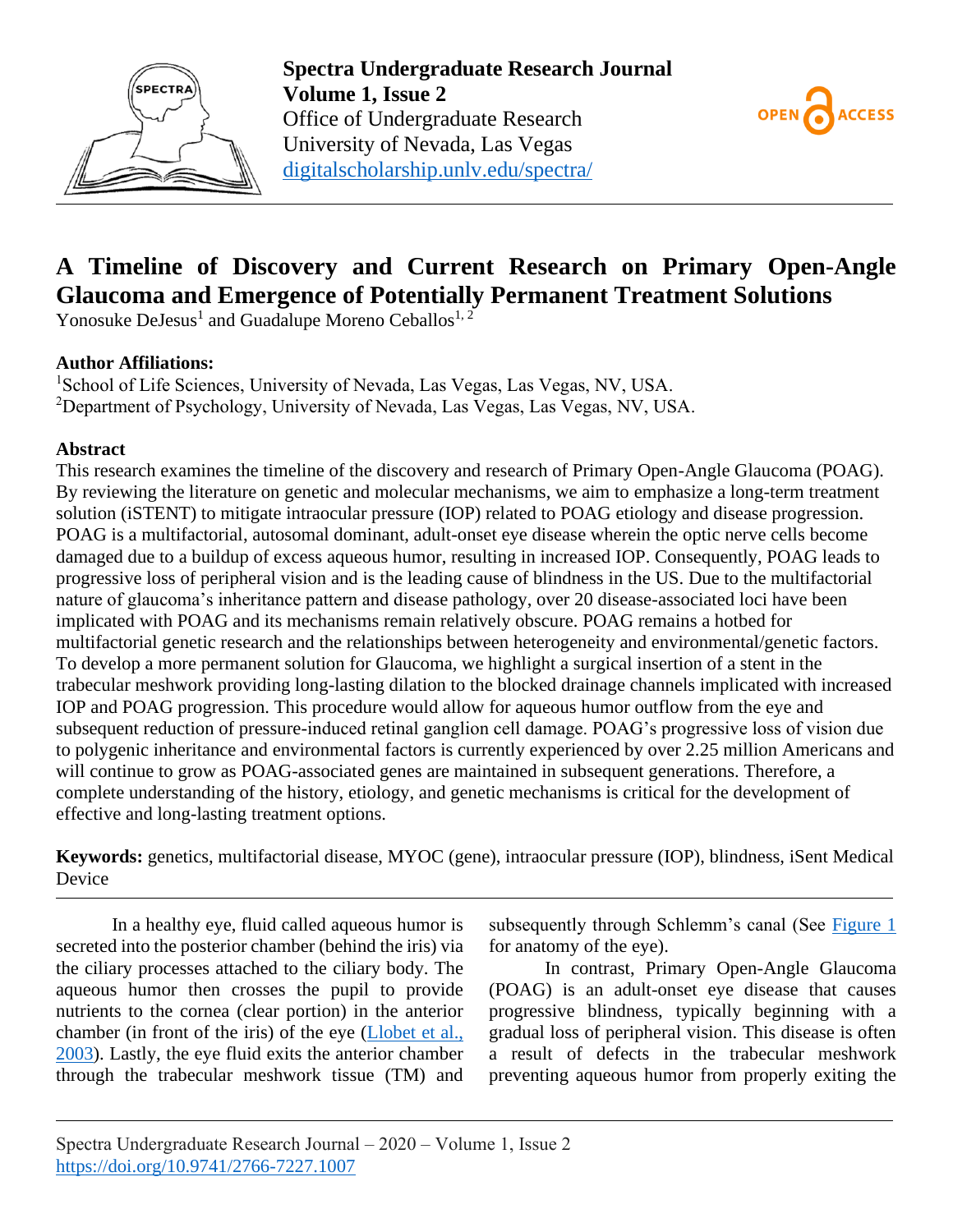eye cavity through drainage channels. This inability of the aqueous humor to drain properly causes a build-up in intraocular pressure (IOP), referring to fluid pressure within the eye. As IOP increases due to blocked or collapsed drainage channels in the trabecular meshwork, retinal ganglion cells (optic nerve cells) become severely damaged or undergo apoptosis (cell death) resulting in the permanent progressive loss of vision (See Figure 2 for an illustration of the development of glaucoma). The "Open-Angle" portion of the POAG name refers to the presence of space between the iris and cornea.

From a genetic perspective, POAG is a multifactorial disease with complex inheritance meaning that multiple genes have been known to cause or affect the expression of the disease. Additionally, the penetrance and expressivity of POAG can vary drastically from patient to patient [\(Gemenetzi et al.,](#page-5-1)  [2012\)](#page-5-1). In other words, people who carry the POAG mutations may or may not exhibit signs and symptoms of the disease. Genetic and environmental modifiers of POAG interact to contribute to the notable complexity of its disease etiology, severity, and inheritance patterns. Some of the most common non-genetic modifiers include race, untreated high blood pressure, cigarette smoking, family history of glaucoma, diabetes, and being nearsighted. Currently, there is no permanent cure for POAG and current treatment options require daily use of specialized IOP reducing eye drops or multiple follow-up procedures. Thus, using current and historical research, we investigate a molecular mechanism of POAG to emphasize a permanent treatment solution to IOP-induced retinal ganglion cell injury/death using an in-development medical device known as the iStent.

#### **Literature Review**

#### *Early History:*

#### *400 BCE Hippocrates*

Taking a look at the history, Glaucoma has been prevalent in the human population dating back to 400BCE where it was mentioned by Hippocrates, the Father of Modern Medicine. He referred to this condition as "Glaykoseis" - blindness that occurs in the elderly [\(Leffler, 2015\)](#page-5-2).

*502-575 CE Aetius of Amida*

By 500CE a Byzantine physician, Amida, grouped it under the term "Amaurosis", a categorization used to describe eye diseases that caused severe vision impairment as a result of increased eye pressure on the optic nerve in patients with eyes that appeared normal [\(Leffler, 2015\)](#page-5-2).

## *1101-1300 Benevenutus Grassus*

12th-century optometrist Benevenutus Grassus coined the term "gutta serena" to describe incurable blindness caused by an obstructed optic nerve [\(Leffler,](#page-5-2)  [2015\)](#page-5-2).

## *1850 Invention of Ophthalmoscope*

In the 1850s a breakthrough in diagnosis occurred with the invention of the ophthalmoscope. For the first time in history, this revolutionary device allowed physicians to visually identify a degraded optic nerve and finally led to the inception of the current name "Glaucoma" [\(Leffler, 2015\)](#page-5-2).

# *1856 Albrecht von Graefe*

Albrecht von Graefe introduced iridectomy as one of the earliest forms of glaucoma treatment. This operation involves surgical removal of a segment of the iris allowing for drainage of excess fluid from the eye. Graefe then went on to invent the tonometer, a tool currently used to measure the eye pressure of glaucoma patients. Graefe is also credited with the implementation of visual field testing, a commonly used practice used to identify and diagnose glaucoma [\(Leffler, 2015\)](#page-5-2).

## *1960 Trabeculectomy Introduced*

In 1960 Trabeculectomy, a procedure that involves surgical removal of a small portion of the trabecular meshwork to drain aqueous humor was introduced. This procedure shifted several future procedures towards the trabecular meshwork and its drainage channels as a new, more efficient target for surgical intervention [\(Razeghinejad, 2011\)](#page-5-3).

# *1967 Discovery of Multifactorial Disease Etiology*

The study by Mansour, F. P., described POAG's locus heterogeneity by performing parentoffspring transmission comparisons (i.e. pedigree). This study further concluded polygenic inheritance in POAG, with variable age of onset and expressivity. This discovery confirmed that multiple genes along with environmental factors all played a collective role in disease manifestation and severity [\(Armaly, 2017\)](#page-4-0). *1996 Prostaglandin Medications Introduced*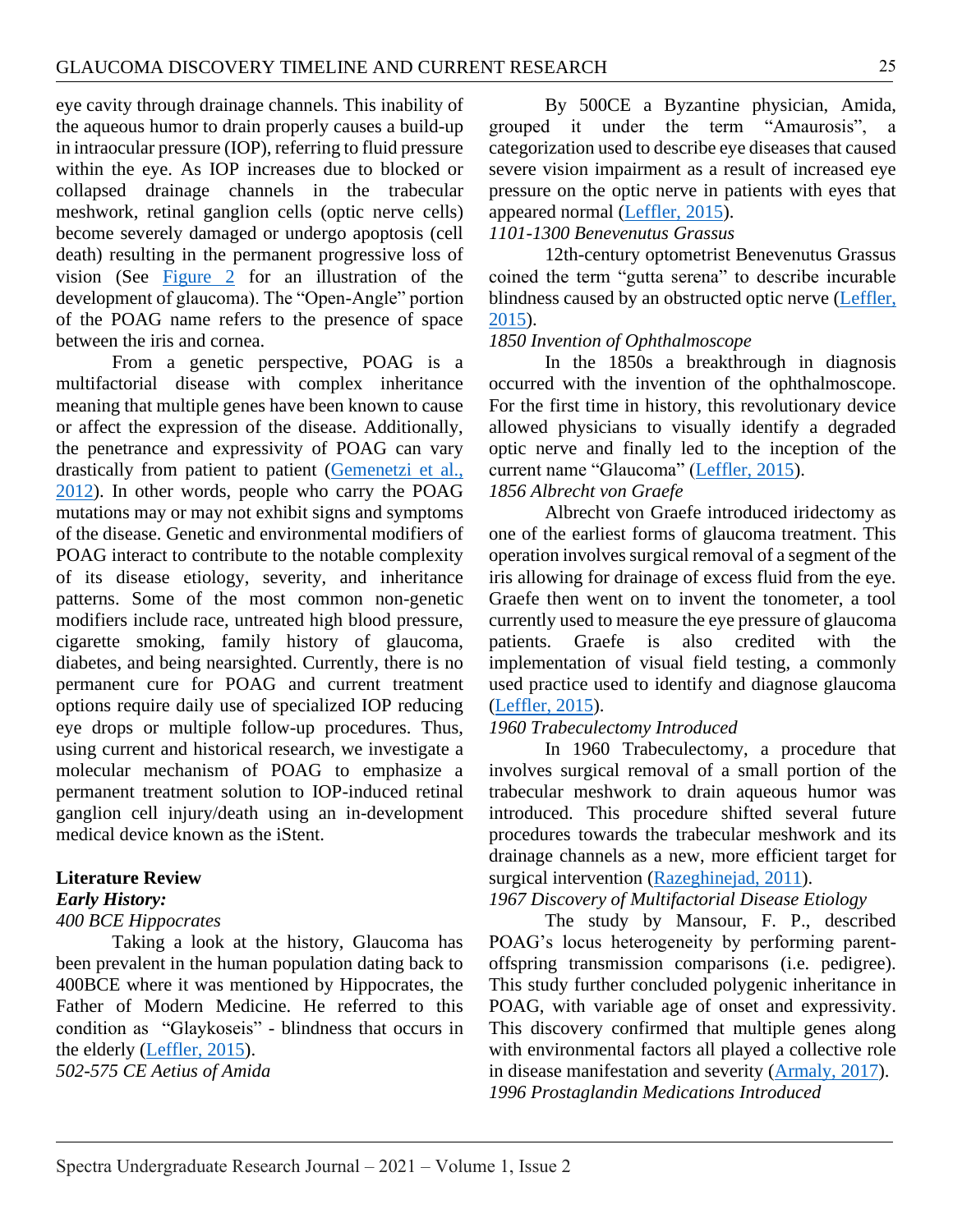First eye drops that reduce intraocular pressure are introduced and are still currently the first line of medical therapy for glaucoma. Prostaglandins act by activating receptors that can trigger a restructuring of the extracellular matrix to allow for aqueous outflow [\(Fingeret, 2001\)](#page-5-4).

## *1997 Discovery of First Disease-Associated Gene MYOC*

A study by Stone et al performed Sequence-Tagged Sites (STS) on candidate genes based on affected familial association studies of POAG. Radiation hybrid gene mapping was used to suggest the presence of the MYOC disease-associated gene near the candidate gene markers (Stone [et al., 1997\)](#page-6-0).

# *1997 Laser Trabeculoplasty Introduced*

Laser-based surgery, in which a laser is used to cut damaged regions of the trabecular meshwork, begins being practiced by optometrists. This procedure currently remains the most frequently used glaucoma treatment [\(Razeghinejad, 2011\)](#page-5-3).

## *Current Research:*

*2009 Identification of 3 susceptible Loci in Japanese Populations*

3 susceptible loci on chromosomes 1, 10, and 12 were identified using a genome-wide SNP association study of 418 POAG patients. Glaucoma was found to exhibit familial aggregation (autosomal dominant; ~50% inheritance), with variable penetrance & expressivity amongst individuals and various ethnic groups (African Americans, Japanese and Northern Europeans) [\(Nakano et al., 2009\)](#page-5-5).

## *2009 Investigation of MYOC Hotspots on Glaucoma Etiology*

This 2009 research found several POAGassociated mutations are often a result of Single Nucleotide Polymorphisms (SNPs). The MYOC gene which encodes the protein myocilin, produced in the trabecular meshwork tissue, was discovered to be a key hotspot in Glaucoma etiology.

The exact function of myocilin is unknown. However, various mutations of MYOC have been associated with retinal ganglion damage and death. This study indicated that the MYOC gene segment, in particular, accrues several point mutations. These point mutations occur most commonly as a result of spontaneous or mutagen-induced DNA damage,

causing errors in DNA replication/repair by DNA polymerase (Kwon [et al., 2009\)](#page-5-6).

# *2013 Research Implicates Dual Leucine Zipper Kinase as a Key Mediator of Retinal Ganglion Cell Apoptosis*

A 2013 Research identified several important myocilin domains and some of their normal roles. From the illustrations above, dual Leucine zipper kinase in the N-terminus was discovered to be a highly important signaling component during axonal damage & retinal ganglion cell death, while the C-terminal domains in myocilin functioned to direct proteins to peroxisomes for oxidation reactions [\(Welsbie et al.,](#page-6-1)  [2013\)](#page-6-1).

# *2013 Research Implicates Dual Leucine Zipper Kinase as a Key Mediator of Retinal Ganglion Cell Apoptosis*

A 2013 Research identified several important myocilin domains and some of their normal roles. From the illustrations above, dual Leucine zipper kinase in the N-terminus was discovered to be a highly important signaling component during axonal damage & retinal ganglion cell death, while the C-terminal domains in myocilin functioned to direct proteins to peroxisomes for oxidation reactions [\(Welsbie et al.,](#page-6-1)  [2013\)](#page-6-1).

## *2015 Psychosocial Study on Glaucoma-Associated Visual Acuity & Field Loss*

This study found that glaucoma-related loss of visual acuity and field had significant psychosocial effects on the patients. This was determined using a quality of life questionnaire of 192 patients. Results indicated that glaucoma patients had 63% greater anxiety, 71% lower self-image, 38% less psychological well-being & 32.4% reduced confidence in health care compared to negative controls [\(Chan et al., 2015\)](#page-5-7).

## *2017 Genome-wide Association Identifies 16 total POAG-associated Gene Loci*

Genome-wide association studies for different types of adult-onset glaucoma have identified 16 total POAG-associated loci involved in a variety of important biological functions including; cytokine signaling, lipid metabolism, membrane biology, and ocular development.

This discovery truly emphasizes the complex, multifactorial nature of this disease. Several of these seemingly unrelated genetic loci could be acting together or independently to reduce or exacerbate the condition of this glaucoma. This relative abundance of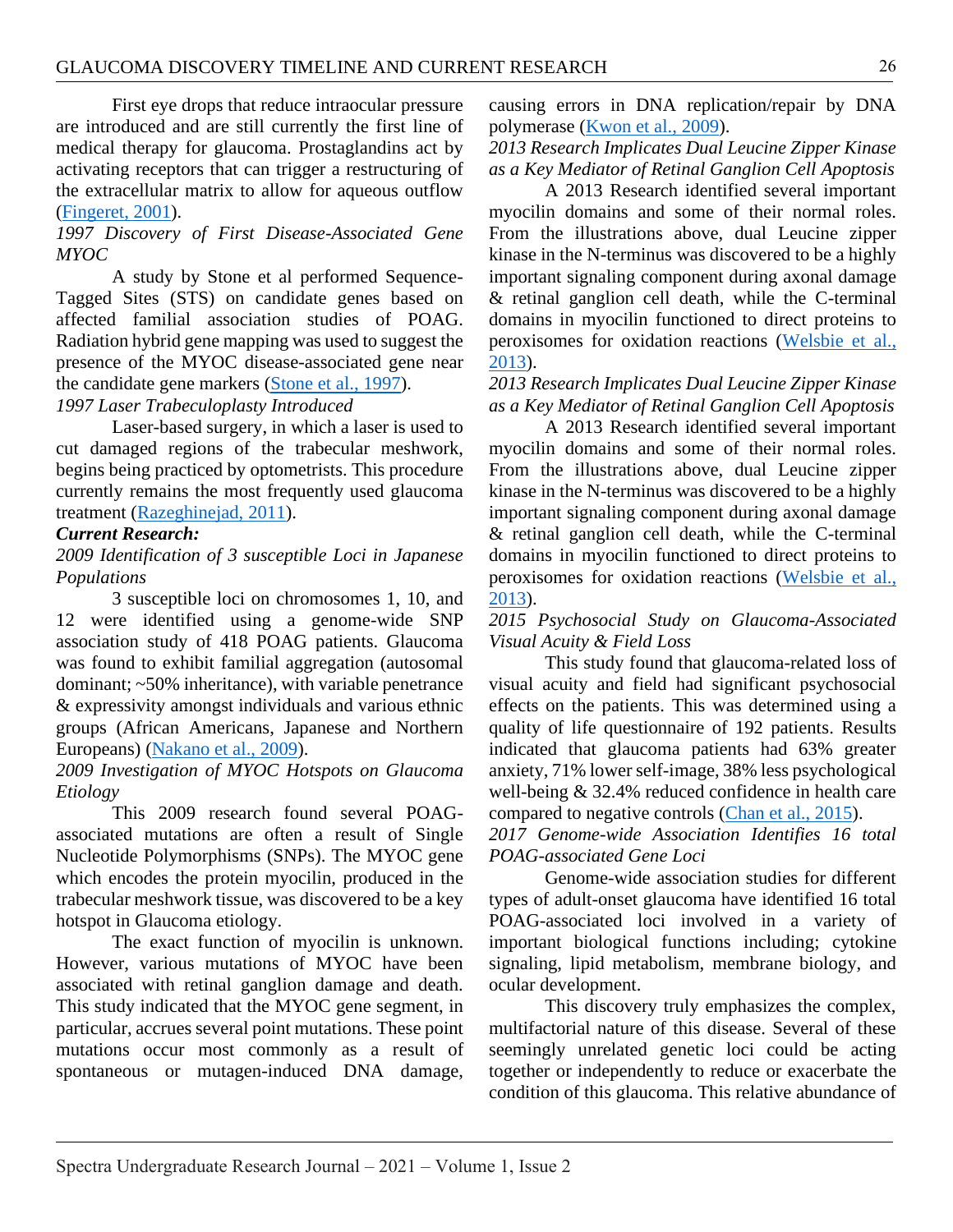genetic modifiers coupled with environmental factors contributes to the notable heterogeneity of glaucoma manifestation (multifactorial) [\(Bailey et al., 2016\)](#page-4-1).

*Potential Long-Term Treatment (iStent):* Due to the complex, multifactorial nature of glaucoma, genetic intervention and long-term IOP reducing therapy may present significantly challenging biological/financial barriers (Wiggs [et al., 2017\)](#page-6-2). Therefore, consideration of more permanent solutions such as the iStent or other stent-based procedures could provide efficient protection against progressive loss of vision and offer additional long-term health and financial benefits.

Surgical insertion of the iStent® (stent) into the trabecular meshwork allows aqueous humor to drain freely into the Schlemm's canal from the anterior chamber, reducing IOP-induced retinal ganglion cell damage and death [\(Resende et al., 2016\)](#page-5-8). This procedure is known as minimally invasive glaucoma surgery (MIGS) has shown notably low complication rates and long-term reduction in unmedicated IOP.

A 13-month follow-up of 39 POAG patients treated with the insertion of 2 iStents has exhibited a mean unmedicated IOP reduction of  $25.3 \pm 1.8$  mmHg preoperatively to  $17.1 \pm 2.2$  mmHg (32.4%) (Resende [et al., 2016\)](#page-5-8). Due to the notable heterogeneity of glaucoma, it is an important model for the study of multifactorial disease etiology.

#### **Discussion**

POAG's incurable progressive loss of vision is currently experienced by over 2.25 million Americans and remains the leading cause of blindness in the US. With a long history of prevalence in individuals dating back to as early as 400 BCE [\(Leffler, 2015\)](#page-5-2), this disease possesses multifactorial characteristics contributing to the complexity of this disease's penetrance, expressivity, and overall inheritance patterns.

POAG's influence from both genetic and environmental modifiers also diminishes the accurate evaluation of POAG prognosis. Patients typically exhibit varying severity of symptoms with individuals who may even be completely unaware of their condition due to its often gradual progression. Furthermore, the incurable progressive blindness due to POAG has also been shown to additionally cause a decline in the mental state of the patients, highlighting

several of the long-term, non-physical implications of this disease [\(Zhou et al., 2016\)](#page-6-3).

Current research has also identified several of the proteinaceous, structural defects of POAGimplicated gene products such as Myocilin from the MYOC gene. Discovery and analysis of such defective conformational structures of POAG-associated proteins may unlock breakthrough permanent treatment avenues [\(Welsbie et al., 2013\)](#page-6-1). With the introduction of the iStent medical device, we believe this device along with other similar stent-based devices could provide long-term financial and clinical benefits. The iStent in particular is promising as it bypasses the genetic aspects of POAG and intervenes at the physical level (direct insertion into the eye) with little to no follow-ups [\(Resende et al., 2016\)](#page-5-8).

A comprehensive understanding of POAG's unique genetic characteristics, history, molecular mechanisms, and current research may provide key insight to a cure for IOP-induced retinal ganglion cell damage. Furthermore, because POAG remains so prevalent in the United States, a complete understanding of its history and etiology is crucial for the development of long-term, financially viable, treatment avenues.

#### **Acknowledgments**

We want to thank our research advisor and faculty mentor Dr. Kathryn Rafferty for her continued guidance and support throughout our entire research process. We want to also thank the staff at the UNLV Office of Undergraduate Research (OUR) for providing a wealth of resources to enhance our research through the presentation at the OUR Undergraduate Research Symposium to the 2021 NCRC event.

#### **References**

<span id="page-4-0"></span>Armaly M. F. (1967). Inheritance of dexamethasone hypertension and glaucoma. Archives of ophthalmology (Chicago, Ill. : 1960), 77(6), 747–751. https://doi.org/10.1001/archopht.1967.009800 20749006

<span id="page-4-1"></span>Bailey, J. N., Loomis, S. J., Kang, J. H., Allingham, R. R., Gharahkhani, P., Khor, C. C., Burdon, K. P., Aschard, H., Chasman, D. I., Igo, R. P., Jr, Hysi, P. G., Glastonbury, C. A., Ashley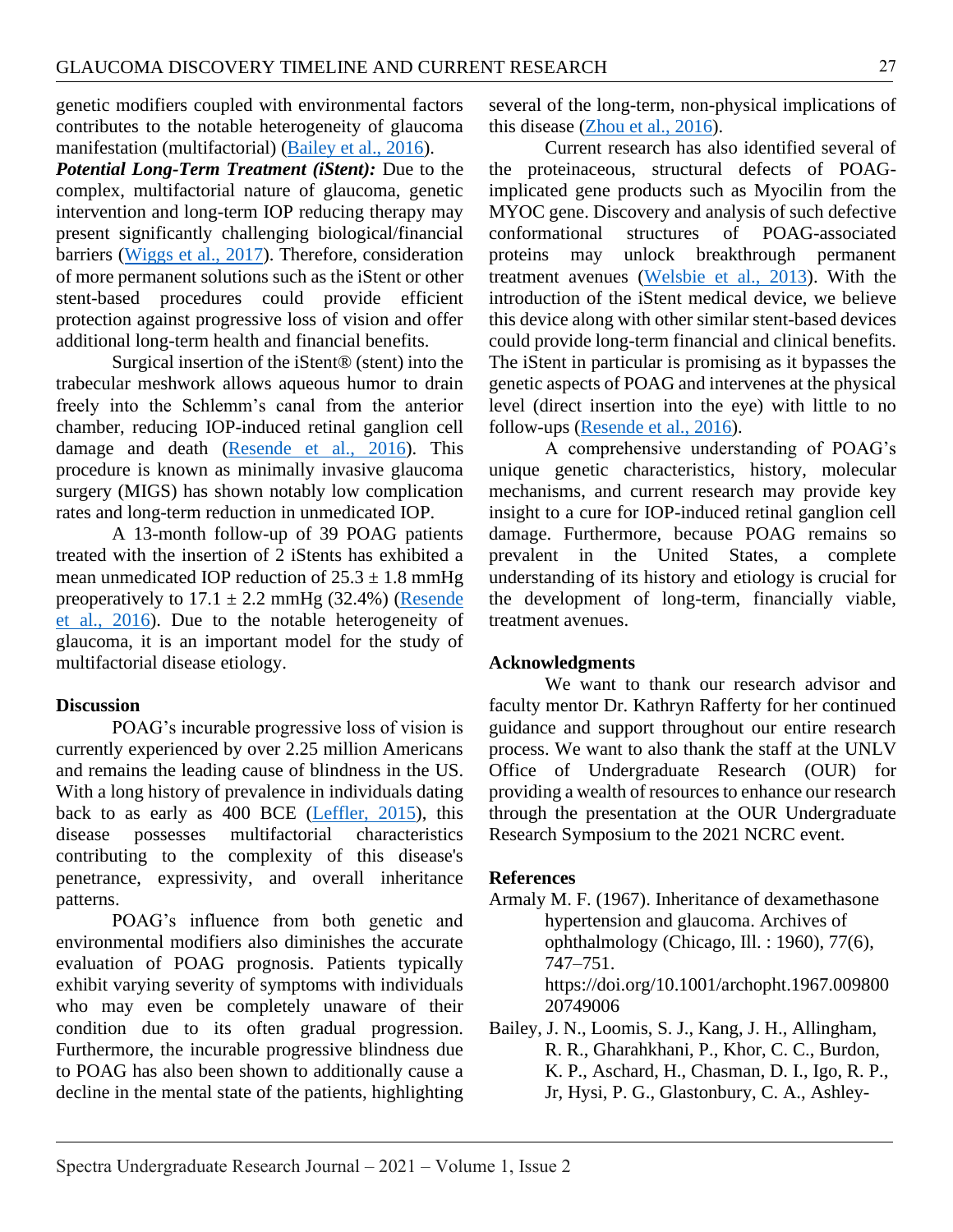Koch, A., Brilliant, M., Brown, A. A., Budenz, D. L., Buil, A., Cheng, C. Y., Choi, H., Christen, W. G., … Wiggs, J. L. (2016). Genome-wide association analysis identifies TXNRD2, ATXN2 and FOXC1 as susceptibility loci for primary open-angle glaucoma. Nature genetics, 48(2), 189–194. https://doi.org/10.1038/ng.3482

<span id="page-5-7"></span>Chan, E. W., Chiang, P., Liao, J., Rees, G., Wong, T.Y., Lam, J.S.H., Aung, T., & Lamoureux, E. (2015). Glaucoma and Associated Visual Acuity and Field Loss Significantly Affect Glaucoma-Specific Psychosocial Functioning. Ophthalmology (Rochester, Minn.), 122(3), 494–501.

https://doi.org/10.1016/j.ophtha.2014.09.030

<span id="page-5-4"></span>Fingeret, M. "Prostaglandins may benefit glaucoma patients as first-line medication." Primary Care OptometryNews: 2001. Retrieved from: https://www.healio.com/news/optometry/2012 0225/Prostaglandins-may-benefit-glaucoma-

<span id="page-5-1"></span>patients-as-first-line-medication Gemenetzi, M, Yang, Y, & Lotery, A.J. (2012). Current concepts on primary open-angle glaucoma genetics: A contribution to disease pathophysiology and future treatment. Eye (London), 26(3), 355–369. https://doi.org/10.1038/eye.2011.309

<span id="page-5-6"></span>Kwon, Y. H., Fingert, J. H., Kuehn, M. H., & Alward, W. L. M. (2009). Primary Open-Angle Glaucoma. The New England Journal of Medicine, 360(11), 1113–1124. https://doi.org/10.1056/NEJMra0804630

<span id="page-5-2"></span>Leffler, C. T., Schwartz, S. G., Giliberti, F. M., Young, M. T., & Bermudez, D. (2015). What was Glaucoma Called before the 20th Century? Ophthalmology and Eye Diseases, 7. https://doi.org/10.4137/OED.S32004

Lin, W., & Kuang, H. (2014). Oxidative stress induces autophagy in response to multiple noxious stimuli in retinal ganglion cells. Autophagy, 10(10), 1692–1701. https://doi.org/10.4161/auto.36076

<span id="page-5-0"></span>Llobet, A., Gasull, X., & Gual A. (2003). Understanding trabecular meshwork physiology: A key to the control of intraocular pressure? NIPS, 18(5), 205-209.

https://doi.org/10.1152/nips.01443.2003

- N. A. (2020, August 18). Early-onset glaucoma. Medline Plus Genetics. https://medlineplus.gov/genetics/condition/earl y-onset-glaucoma/
- <span id="page-5-5"></span>Nakano, M., Ikeda, Y., Taniguchi, T., Yagi, T., Fuwa, M., Omi, N., Tokuda, Y., Tanaka, M., Yoshii, K., Kageyama, M., Naruse, S., Matsuda, A., Mori, K., Kinoshita, S., & Tashiro, K.. (2009). Three Susceptible Loci Associated with Primary Open-Angle Glaucoma Identified by Genome-Wide Association Study in a Japanese Population. Proceedings of the National Academy of Sciences - PNAS, 106(31), 12838–12842. https://doi.org/10.1073/pnas.0906397106
- Park, S., Jamshidi, Y., Vaideanu, D., Bitner-Glindzicz, M., Fraser, S., & Sowden, J. C. (2009). Genetic Risk for Primary Open-Angle Glaucoma Determined by LMX1B Haplotypes. Investigative Ophthalmology & Visual Science, 50(4), 1522–1530. https://doi.org/10.1167/iovs.08-2483
- <span id="page-5-3"></span>Razeghinejad, M. R., & Spaeth, G. L. (2011). A history of the surgical management of glaucoma. Optometry and vision science: official publication of the American Academy of Optometry, 88(1), E39–E47. https://doi.org/10.1097/OPX.0b013e3181fe22 26
- <span id="page-5-8"></span>Resende, A. F., Patel, N. S., Waisbourd, M., & Katz, L. J. (2016). iStent® Trabecular Microbypass Stent: An Update. Journal of Ophthalmology, 2016, 2731856–2731859. https://doi.org/10.1155/2016/2731856

Souma, T., Tompson, S. W., Thomson, B. R. S., Owen M, K., Krishnakumar, Y., Shinji, F., Liang, L., Vachiranee, W., Kristina, N., Maurer-Stroh, S., Yanovitch, T. K., Luba, A., D. N., Finzi, S., Mauri, L., Javadiyan, S., Souzeau, E., Zhou, T., Hewitt, A. W., … Young, T. L. (2016). Angiopoietin receptor TE mutations underlie primary congenital glaucoma with variable expressivity. The Journal of Clinical Investigation, 126(7), 2575–2587. https://doi.org/10.1172/JCI85830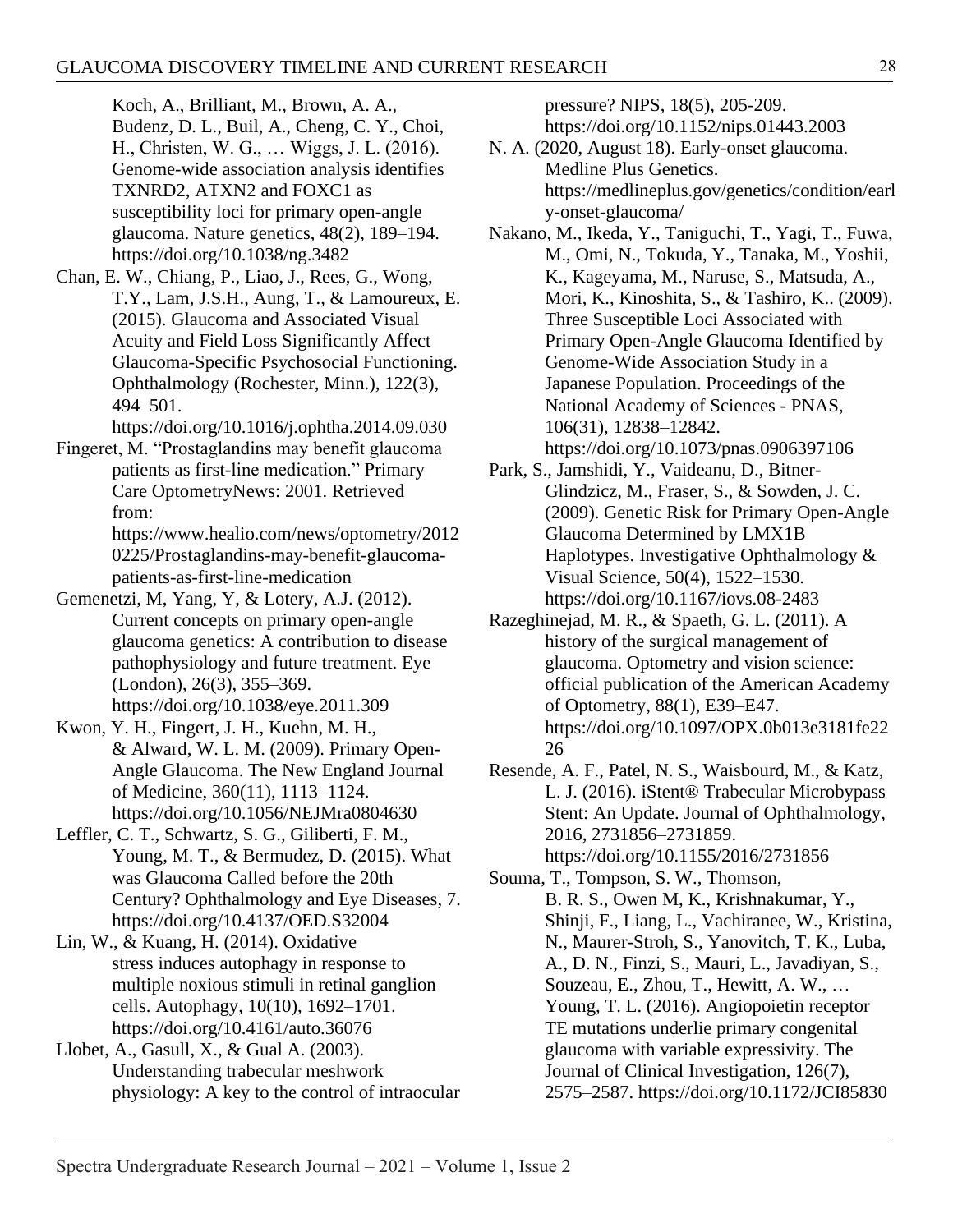- <span id="page-6-0"></span>Stone, E. M., Fingert, J. H., Alward, W. L., Nguyen, T. D., Polansky, J. R., Sunden, S. L., Nishimura, D., Clark, A. F., Nystuen, A., Nichols, B. E., Mackey, D. A., Ritch, R., Kalenak, J. W., Craven, E. R., & Sheffield, V. C. (1997). Identification of a gene that causes primary open angle glaucoma. Science (New York, N.Y.), 275(5300), 668–670. https://doi.org/10.1126/science.275.5300.668
- Timberlake, G. T., Kennedy, M., (2005). "The Direct Ophthalmoscope How it Works and How to Use It." 2005. Retrieved from: https://web.media.mit.edu/~raskar/Eye/TheDir ectOphthalmoscope.pdf
- <span id="page-6-1"></span>Welsbie, D. S., Yang, Z., Ge, Y., Mitchell, K. L., Zhou, X., Martin, S. E., Berlinicke, C. A., Hackler, L., Jr, Fuller, J., Fu, J., Cao, L. H., Han, B., Auld, D., Xue, T., Hirai, S., Germain, L., Simard-Bisson, C., Blouin, R., Nguyen, J.

V., Davis, C. H., … Zack, D. J. (2013). Functional genomic screening identifies dual leucine zipper kinase as a key mediator of retinal ganglion cell death. Proceedings of the National Academy of Sciences of the United States of America, 110(10), 4045–4050. https://doi.org/10.1073/pnas.1211284110

- <span id="page-6-2"></span>Wiggs, J. L., & Pasquale, L. R. (2017). Genetics of glaucoma. Human molecular genetics, 26(R1), R21–R27. ttps://doi.org/10.1093/hmg/ddx184
- <span id="page-6-3"></span>Zhou, C., Qian, S., Wu, P., & Qiu, C. (2013). Anxiety and depression in Chinese patients with glaucoma: sociodemographic, clinical, and self-reported correlates. Journal of psychosomatic research, 75(1), 75–82. https://doi.org/10.1016/j.jpsychores.2013.03.0 05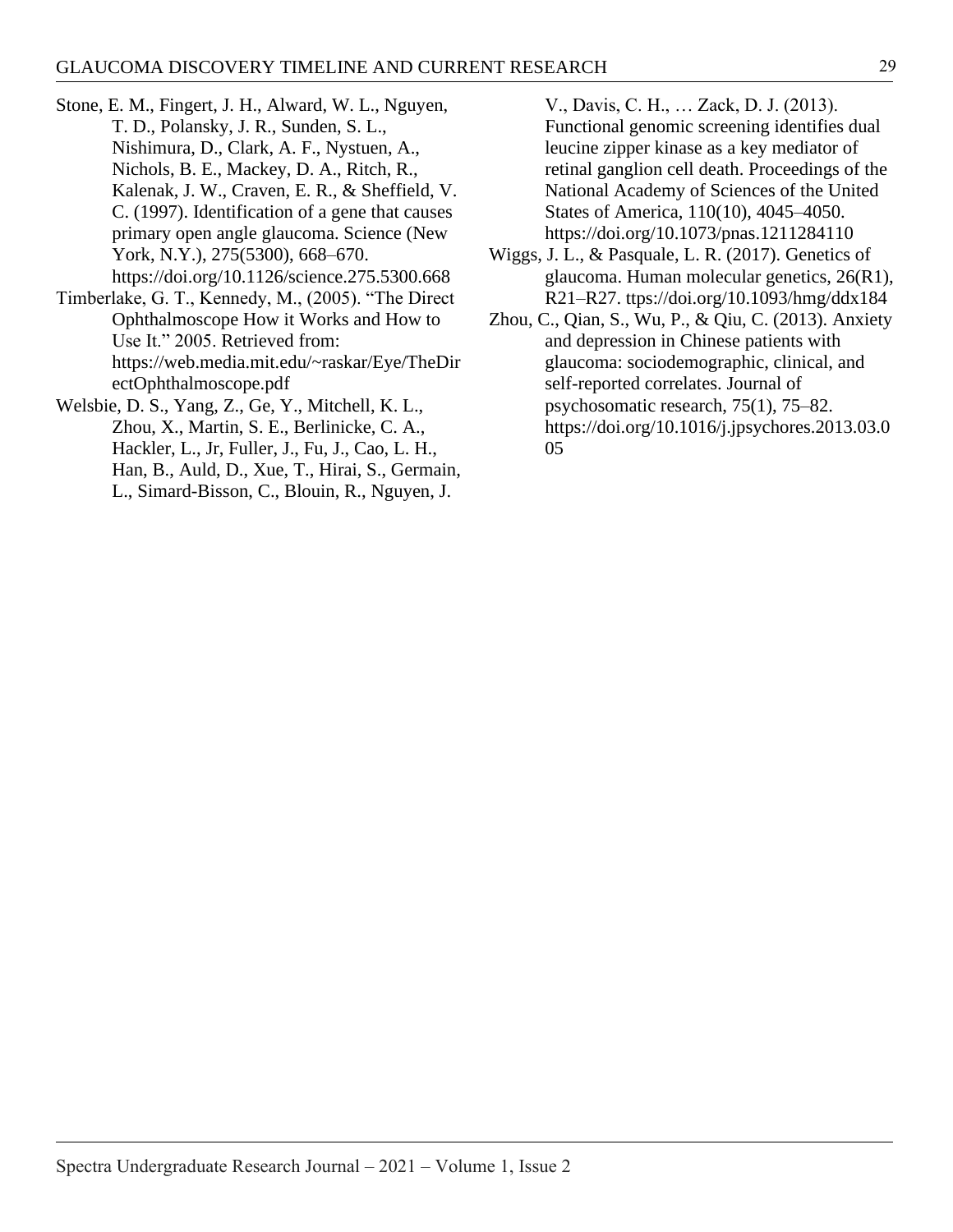#### **Appendix A:** Figure 1. Anatomy of a healthy eye



*Note*. In this figure, the normal cycle of aqueous humor throughout the eye is depicted. Starting from the ciliary processes and ending at Schlemm's canal (black arrows). From "Schematic Diagram of the Aqueous Humor Cycle" by Artur Llobet, Xavier Gaull, and Arcadi Gual licensed under CC BY 2.0.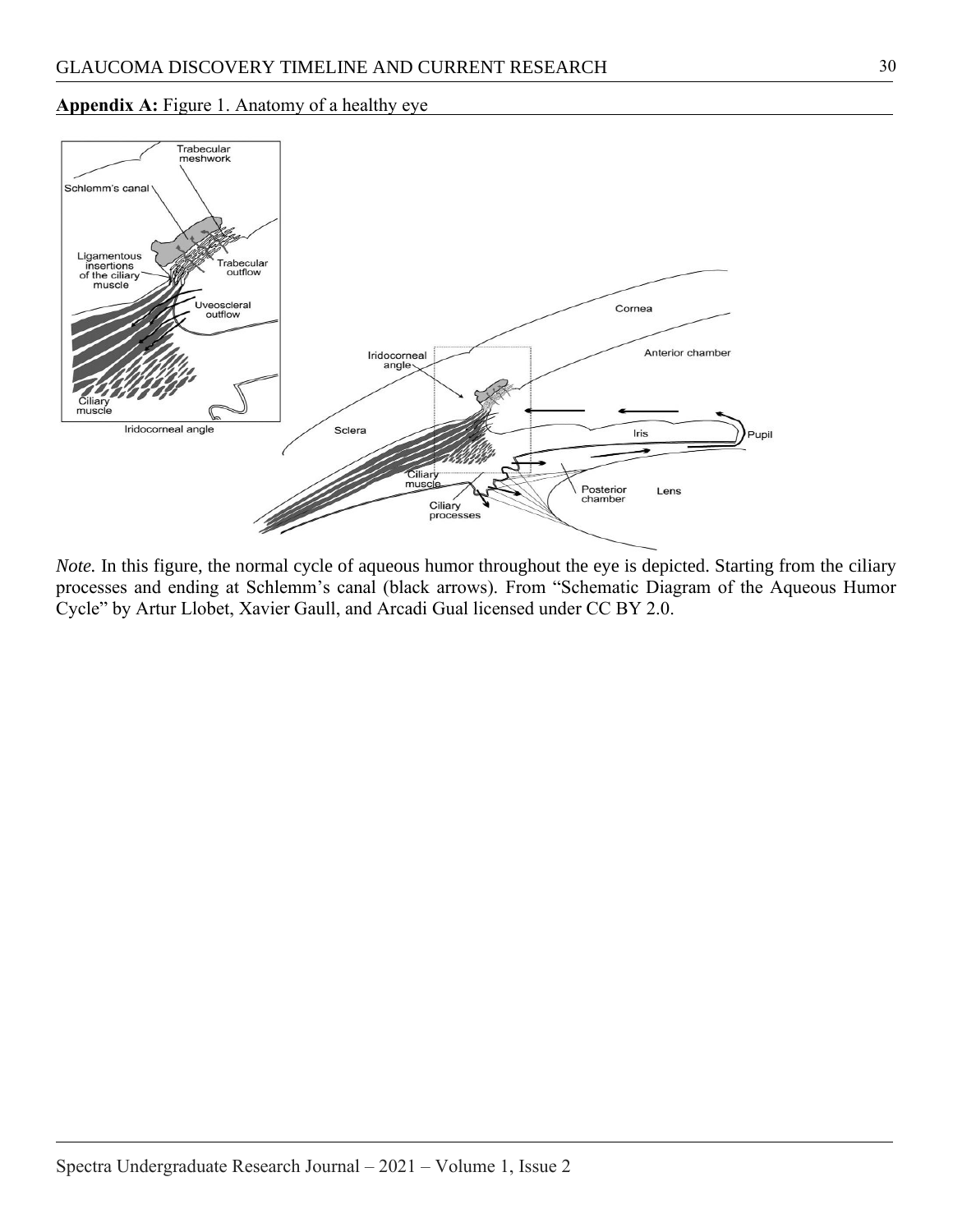

## **Appendix B:** Figure 2. Development of Glaucoma

*Note.* This figure compares the flow of aqueous humor in a normal eye versus in an eye that develops Glaucoma due to blockage of the trabecular meshwork tissue and subsequent increase of IOP. From "Development of Glaucoma" by Alila Medical Media licensed under CC BY 2.0.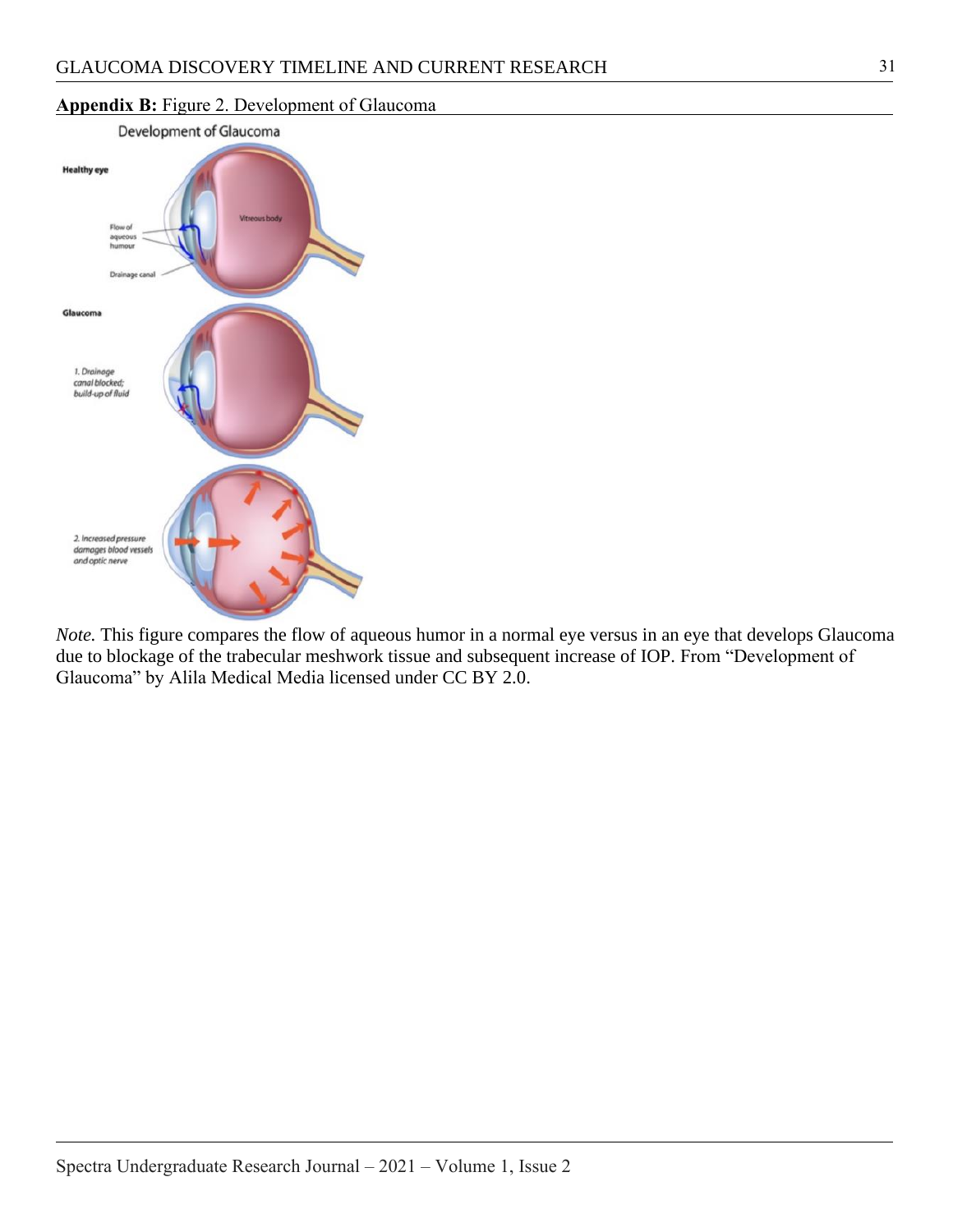

**Appendix C:** Figure 3. POAG mechanism associated with the MYOC gene hotspot

*Note.* Figure 3.1. Increasing IOP results in radial & posterior distorting forces within the eye. Increased pressure induces apoptosis/damage retinal ganglion cells & distort vision. Figure 3.2. The iris lies closer to the lens, exhibiting the characteristic, "open-angle" between the iris & cornea (left). The presence of a "closed-angle", indicates the ciliary body  $\&$  iris' proximity to the cornea (right). In both diagrams, the trabecular meshwork is non-functioning or damaged in Glaucoma, preventing the efficient drainage of aqueous humor. Figure 3.3. Illustration of a point mutation on Exon 3-MYOC (gene implicated in POAG), resulting in a proline to a leucine missense mutation. The mutant Myocilin (protein) product may potentially exhibit defects in one or several key domains.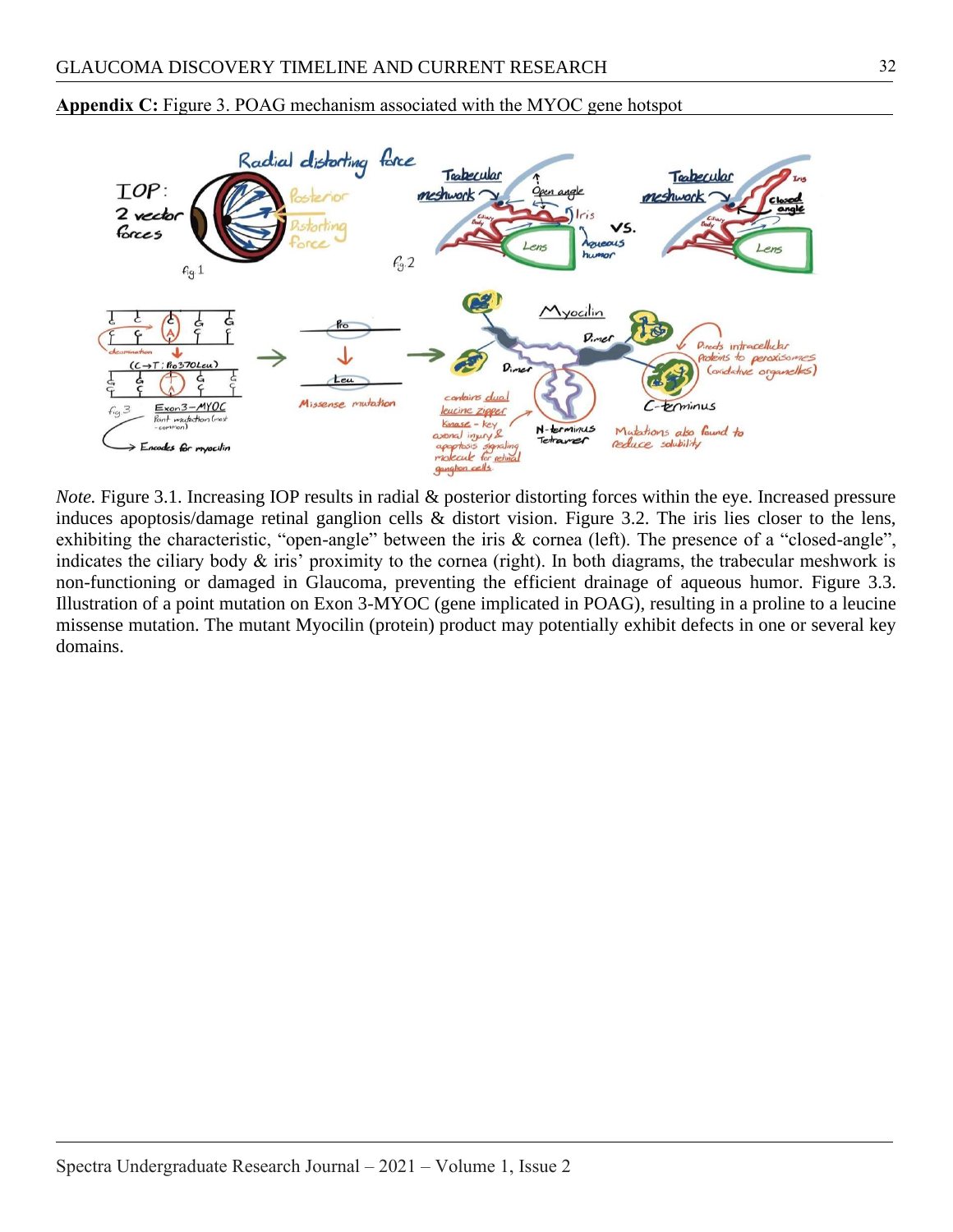## **Appendix D:** Figure 4. Illustration of iStent function



*Note.* Left panel: Dysfunctional trabecular meshwork causes a build-up of aqueous humor. Right panel:<br>*Note*. Left panel: Dysfunctional trabecular meshwork causes a build-up of aqueous humor. Right panel: Installation of the iStent allows aqueous humor to properly drain; decreasing IOP.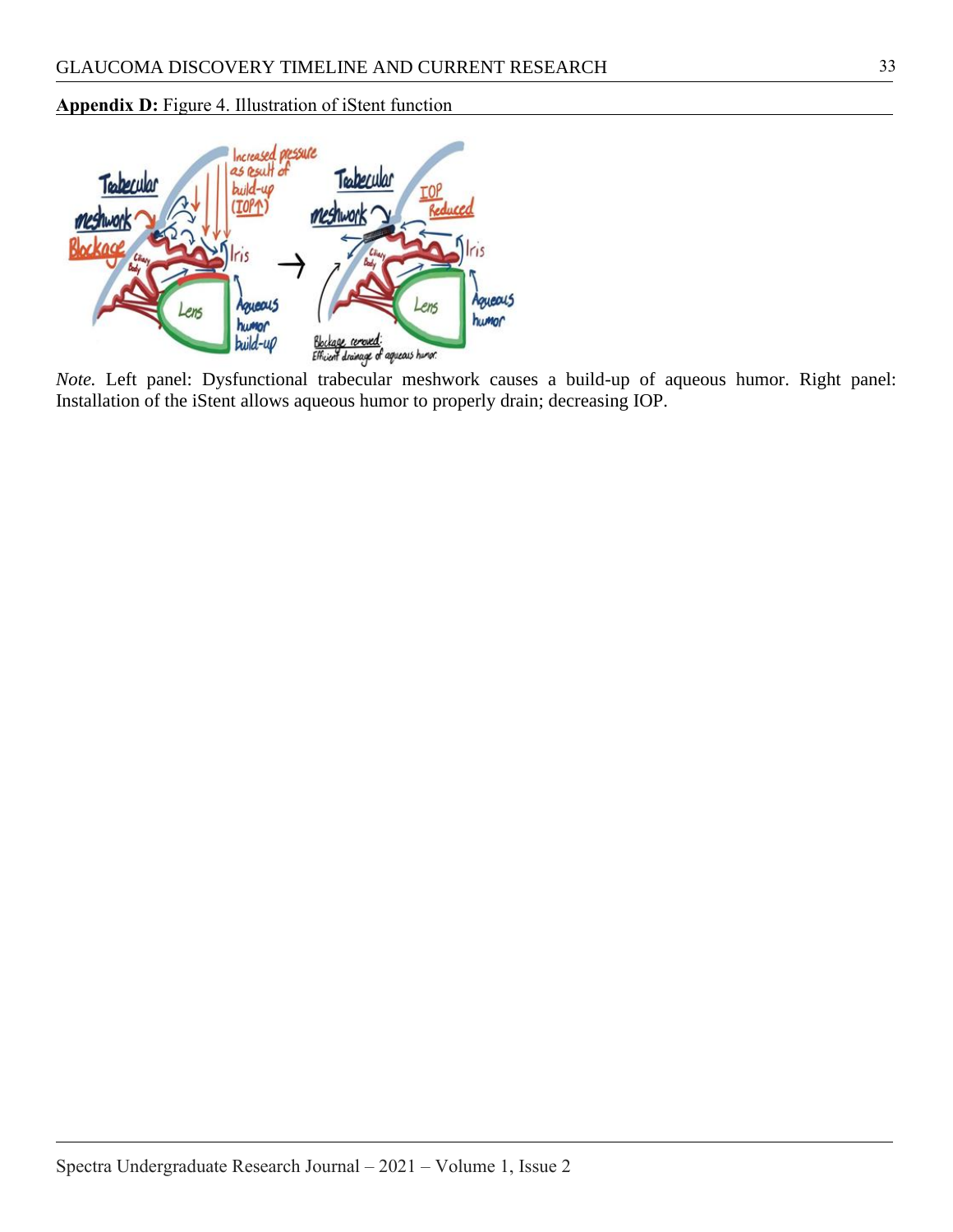# **Appendix E:** Figure 5. iStent anatomy





*Note*. The iStent anatomy allows for short & permanent procedures. Beginning with insertion using a needlepoint self-trephining tip, retention arches secure the device in position, and allows aqueous humor to freely drain through the trabecular meshwork (right). From "iStent Anatomy" by The Eye Institute licensed under CC BY 2.0.

34